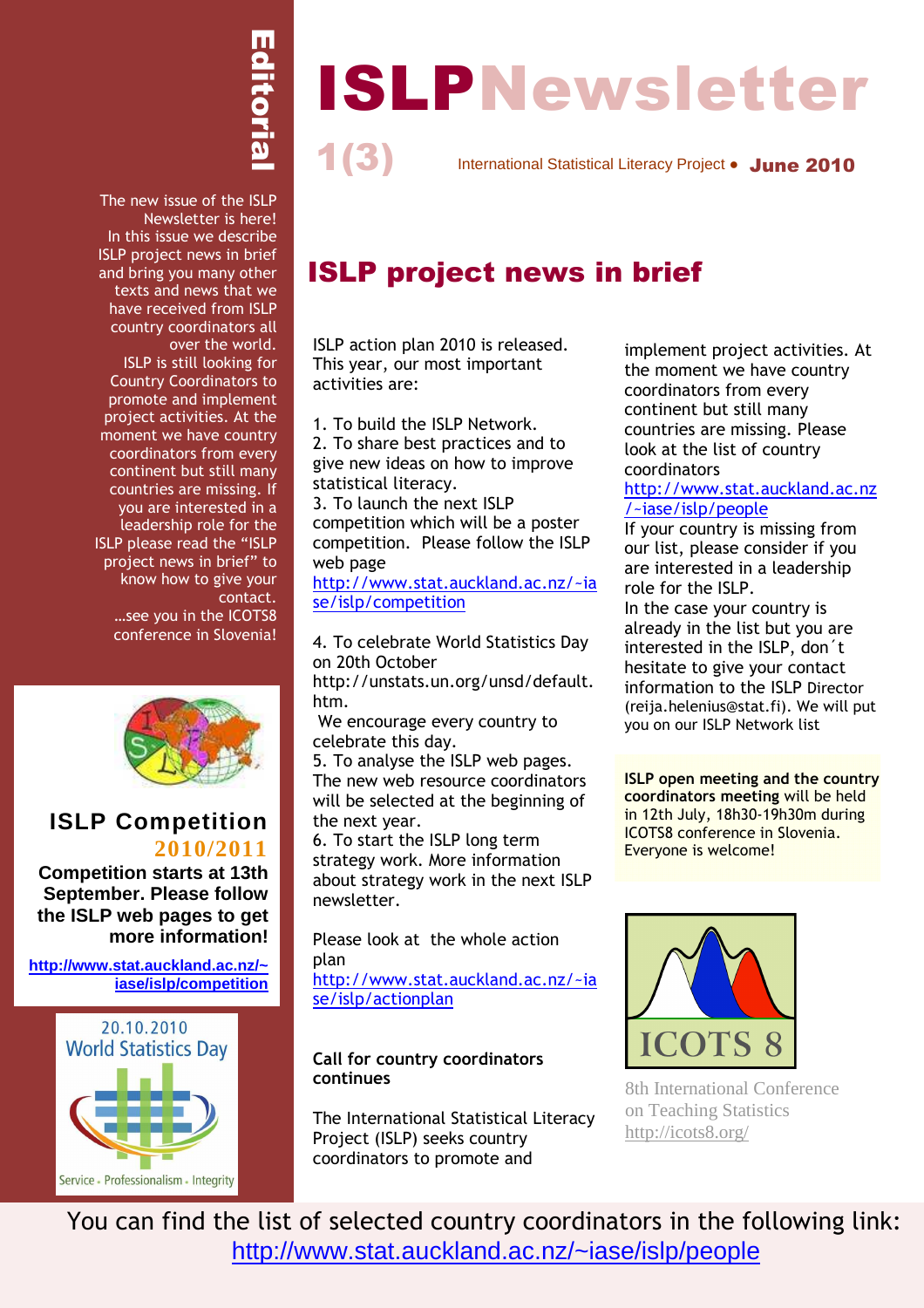# New textbook, "Introduction to Real Analysis,"

is now available for download free of charge.



#### DOWNLOAD INSTRUCTIONS

1. Click on http://ramanujan.math.trinit y.edu/wtrench/misc/index.sh tml

2. Click on "DOWNLOAD FREE OF CHARGE"

3. Adobe Acrobat (a free download from Adobe.com) will open the file. 4. Click on "File" in the upper left corner of the screen. 5. Click on "Save Page As" 6. Select the folder where you want to download the file. 7. Click "Save". This should complete the download.

A complete instructor's solution manual is available by email to wtrench@trinity.edu, subject to verification of the requestor's faculty status.

 email: trench@trinity.edu William F. Trench Professor Emeritus Mathematics Department Trinity University San Antonio, Texas, USA Home address: 659 Hopkinton Road, Hopkinton, NH 03229 USA (603 228 1945)

The Australian Bureau of Statistics (ABS) continues to be committed to improving statistical literacy, with a number of new initiatives launched over the past 6 months and a continued commitment to established programs.

#### **School Education sector**

The Education Services Unit of the ABS employs three specialist teachers (2 mathematics and 1 geography) to help practising teachers realise the importance and ubiquity of statistics and use them appropriately.

#### **CensusAtSchool**

From this year CensusAtSchool in Australia has become an annual collection to allow teachers to plan their use of the resource more consistently. This coincides with the development of a K to 12 draft national curriculum in Mathematics which was released in March this year. The new curriculum has an increased emphasis on statistics and the CensusAtSchool resource is a great tool to assist teachers address these areas of the curriculum. To complement the suite of online resources currently available, ABS Specialist Teacher Consultants have created QuickC@S, lessons that take ten to thirty minutes to complete and focus on key skills. These lessons have been aligned with the proposed National Curriculum, enabling teachers and faculties to take a whole school approach to using the support materials. In addition, assessment rubrics aligned with the proposed National Curriculum have been put together for CensusAtSchool Mathematics activities.

This year we also developed a CensusAtSchool Facebook page which now has 26 signed up 'fans'. Facebook is just one more way to get our message out that statistics is about the real world, it's fun and it's an essential skill.

#### **Statistical Literacy Unit Helping our clients make sense of statistics**

The Statistical Literacy Unit of the ABS is committed to building the statistical know-how of the Australian community and in particular our key data users. We recently launched a suite of 'Understanding Statistics' webpages on the ABS website. These webpages consist of a range of fact sheets, information guides, video tutorials, presentations and online courses to help our data users to:

- •find the statistics they're looking for
- •understand statistical concepts and processes
- •analyse, interpret and evaluate statistical information
- •communicate statistical findings with tables and graphs

A range of Online Video Tutorials are available to assist users to find and navigate to specific information on the ABS website. While an Introduction to Statistics Online Course provides a comprehensive overview of statistics. We have also developed a range of Fact Sheets that assist users to understand statistical concepts and processes, find the most recent population estimates; understand the difference between original, seasonally adjusted and trend data; and much more... Portals have also been developed for people working in specific fields, such as Media, Small Business, and Local, State and Federal Government.

The ABS also delivers a range of Training Courses to our clients to develop their skills for high quality statistical collections and statistical analysis. These courses cover content including: analysing data, survey design, making informed decisions, and questionnaire design. Subject specific courses are also available on Environment, Labour and Demographic statistics.

#### New Publication

MacDougall M (2009) Dyscalculia, dyslexia, and medical students' needs for learning and using statistics. Medical Education Online, 14(2): 1-8 (http://med-edonline.net/index.php/meo/article/viewFile/4512/4692)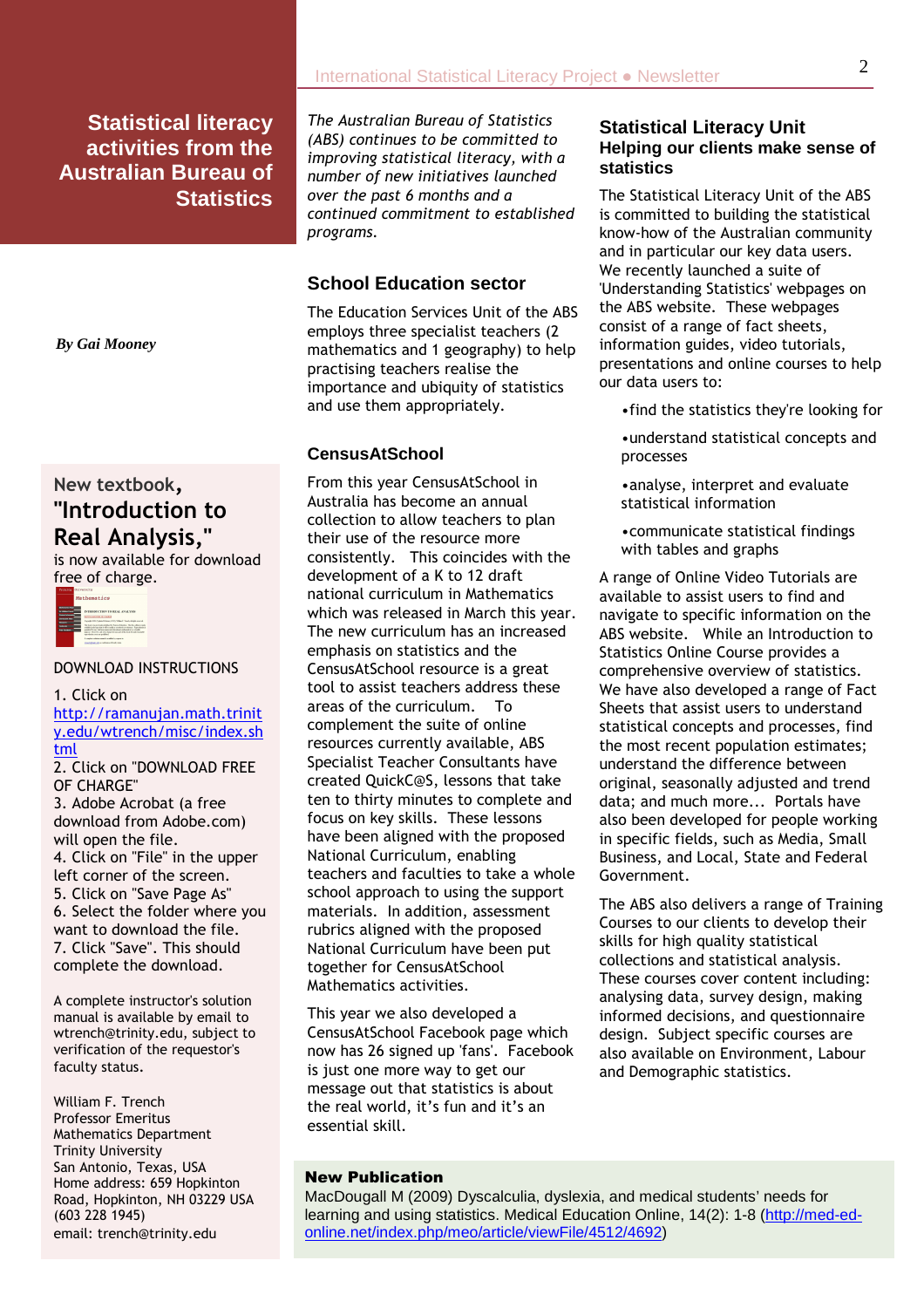**International Statistical Literacy Project country report – Armenia** 

> *by Tatevik Zohrabyan*

The level of trust towards the government is quite low in developing countries, in general. This phenomenon, with or without any solid basis, applies to numerous government agencies and offices. Armenia is not an exception and falls into the categories of such countries. One of the agencies that people have no trust in is the statistical agency. Being a serious barrier for evidence-based studies and research, this lack of trust also overshadows the availability of statistical data.

The perception that no adequate data is available in Armenia greatly exceeds the fact. Not only do people underestimate the data collected by the statistical services of Armenia, but also that of other independent research organizations or agencies. As such, Transparency International, World Bank, International Monetary Fund, Caucasus Research Resource Center, and many others organizations and individual researchers conduct numerous surveys periodically. However, not many Armenians are aware of these surveys and data. Even some distinguished scholars and scientists are unaware.

The overwhelming number of venues for spreading free statistical data is worthy of serious consideration in order to raise "data-existence" awareness. Products like Gapminder, Google Public Data Explorer, Wolfram Alpha, IMF database, CRRC database, World Bank database, FAO database, EDRC, and many others can be easily shared with the public to gradually transform the lack of trust into appreciation and motivation to use data. It is clear that the understanding of these data and the ability to use for basic purposes is another major task that should be implemented.

The Initiative on creating the Armenian Statistical Association has been delayed due to the paperwork issues. Statistical literacy is moving forward. In May 2010 the group will be registered as a legal non-profit organization. Simultaneously, the Facebook page and a website will be created which will be advertised through the Armenian Academic Cooperation and in partnership with over 4500 members. In addition, other people in the field will be invited to join. The first task of the organization will be to hold an informational session on what kind of data is available and locations. The next informational session which will take place in June will be on how one can use the data, i.e. data interpretation will be provided. These events will be advertized on ARMACAD website as well as on the newly created Armenian Statistical Association website or Facebook page.

The next report will contain some preliminary survey results of the statistical literacy of Armenians. A survey is currently being conducted among high-school students, undergraduate and graduate students, as well as post-doc scholars. The results of this survey are expected to contain useful information on how to launch the literacy program in Armenia – timing, location, duration, methods, and curricula.

*By Katarina Cobanovic* 

At the University of Novi Sad, a new Master course titled Bio Medicine is being planned. This course would provide curricula in mathematics, statistics, mathematical statistics, psychology and other subjects. Professors and teaching professors of some faculties of Novi Sad University would be included in the educational process. Some distinguished professors from neighbor countries would be included in the teaching process also.

The Statistical Society of Serbia is in the process of some modifications and transformation according to the newest state law concerning the establishing of the societies. Meetings have been held in the Statistical Society of Serbia about the society statute and

### **Statistics education information from Serbia**

similar changes. In the modification process, a new statistical society of Vojvodina is planned as a branch of the Statistical Society of Serbia.

The Statistical Society of Serbia is the bursary provider for the Professor Branislav Ivanović foundation. According to the family of the late professor Ivanović, his will stipulates that this bursary is to be used to help the best students of statistics in Serbia.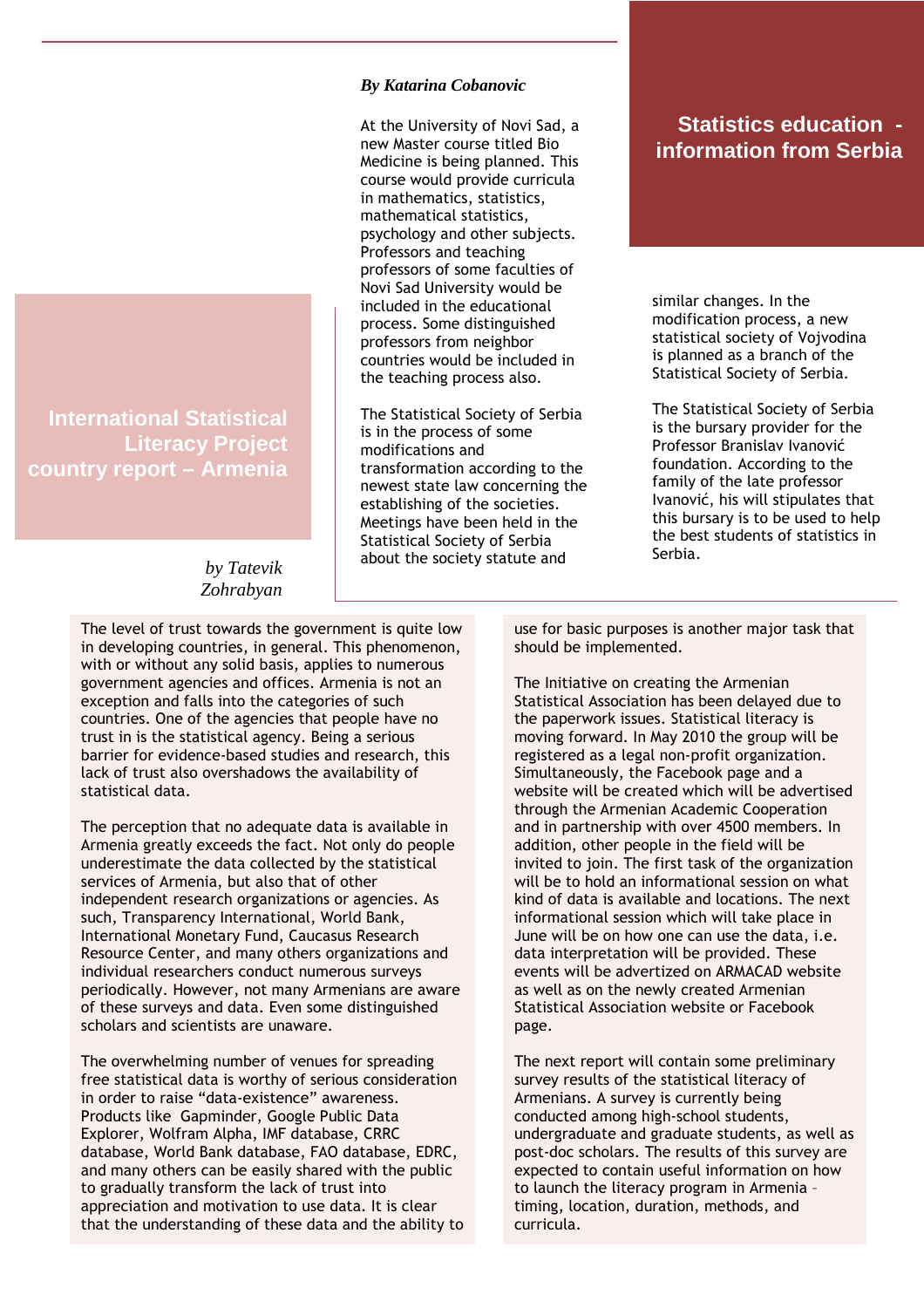# Building a statistically literate society through school networks

#### *By George Ekol*

#### **Introduction**

A large section of Ugandan institutions/ population is simply unaware of the power of statistical literacy. Many people tend to confuse statistics with mathematics and the difference is lost in mathematics. My first priority would be to provide information and examples about ISLP activities that promote statistical literacy in Ugandan schools. Teachers need to appreciate that with the vast amount of data they are bombarded on a daily basis, statistical literacy is not a choice but a need, both for their jobs and for life. They need to be able to organize information in some meaningful way, and also share the same skills with their students and the community they live in.

#### **Information about ISLP activities**

I suggest that The Executive Secretary of Uganda National Examinations Board (UNEB) uneb@uneb.ac.ug Mr. Mathew Bukenya,

http://www.uneb.ac.ug/?Welcome\_to\_UNEB\_Home\_on\_th e\_web

 is contacted by ISLP to support ISLP activities in Ugandan Schools:

1. Creating awareness among head teachers (and teachers) in Uganda on the activities of ISLP by pointing them to the ISLP Website. (Head teachers in Uganda have a very effective physical link with UNEB).

There are however still many schools (over 80%) without internet facilities. For this group, a PDF file on summary info about ISLP activities could be sent to UNEB who will share the information by print or soft copy.

2. Encouraging basic statistical literacy in schools through teachers would have a long lasting effect because then the students will take back the information to their parents, with a snowball effect.

3. By gathering information and examples of good practice, teachers should

# **Contributions from USA**

*by Milo Schield*

#### Real Data = Real Fun: In Census at School Program.

In this article, Martha Aliaga (ASA Director of Education) presents the background, current status and future plans of the Census at School Project in the US, (See http://magazine.amstat.org/2010 /04/censusatschool/

International items: "Assessment Methods in Statistical Education: An International Comparison" edited by P. Bidgood, N. Hunt and F. Jolliffe.

This book will be released in June 2010. Part B on Assessing Statistical Literacy includes Ch 6 Assessing statistical thinking by Jolliffe; Ch 7 Assessing important learning outcomes in introductory tertiary statistics courses by Garfield, delMas and Zieffler; Ch 8 Writing about findings: Integrating teaching and assessment by Forster and Wild; Ch 9 Assessing students' statistical literacy by Budgett and Pfannkuch; Ch 10 An assessment strategy to promote judgement and understanding of statistics in medical applications by McNiece; Ch 11 Assessing statistical literacy: See www.amazon.com/Assessment-Methods-Statistical-Education-International/d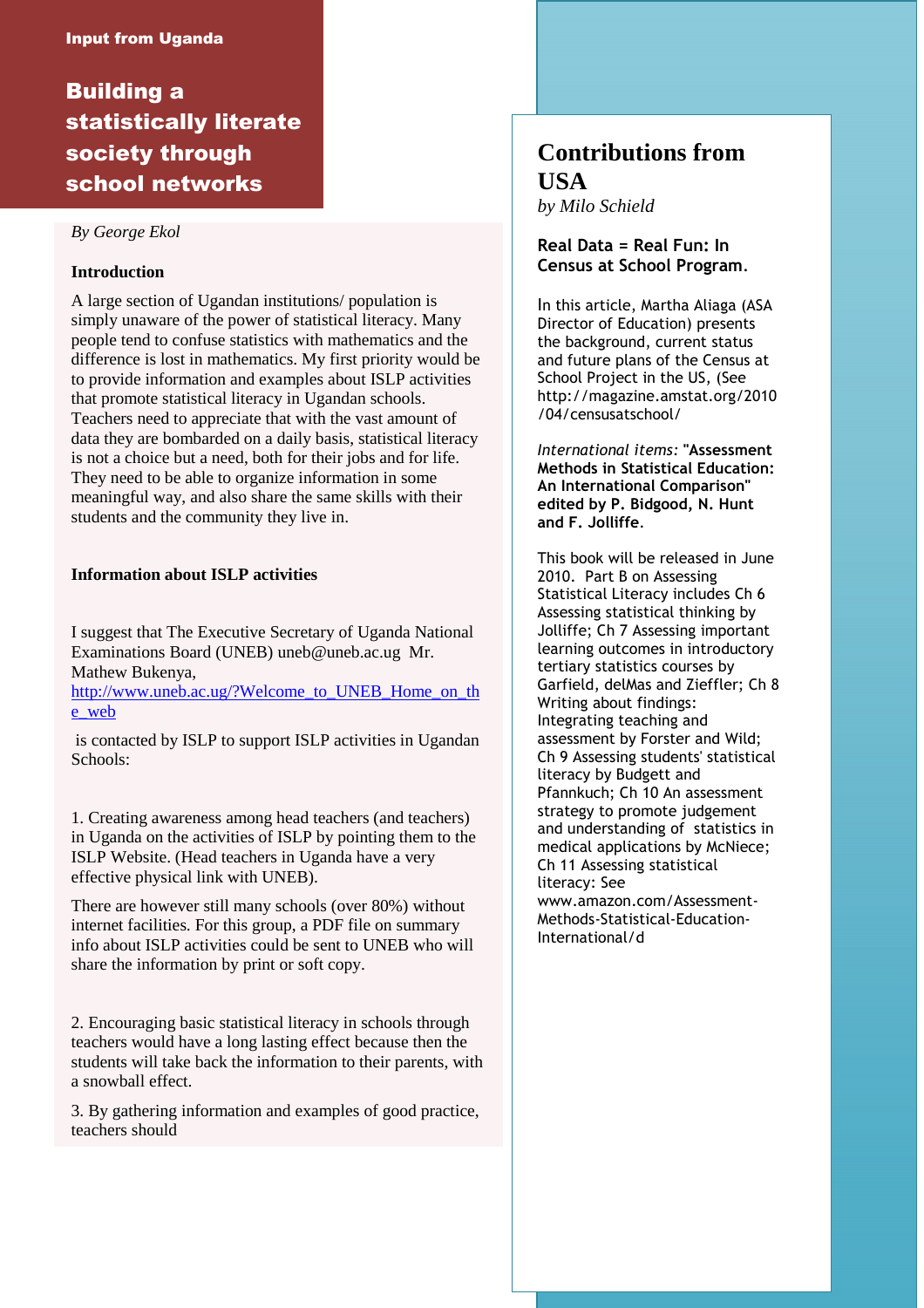# From Statistics Canada's Learning **Resources website**

#### *by Mary Townsend*

#### Secondary math lesson : Piecewise modeling with multiple functions: Federal Debt

A new lesson asks students to analyze data on the federal debt from 1867 to 2008 and then model them with a mathematical function. Students work in small groups to analyze the data for separate time periods. By applying function models to different periods, students realize that Canada's federal debt is best modelled by a series of different function types.



#### Canada at a Glance 2010: Lesson to assess quality of life (intermediate-secondary)

Secondary students can compare the quality of life in countries of the OCED (Organisation for Economic Co-operation and Development) using the new data in the international comparisons table in Canada at a Glance 2010. This free booklet of Canadian statistics also includes topics like health, crime and the environment and can also be used by intermediate students for graphing and data analysis. To access the newly released 2010 issue of Canada at a Glance, as well as two related lessons, go to the Teachers page: under Quick links choose Teacher's Kits, then Canada at a Glance.

Lesson on kids' sports (intermediate-secondary)

In this new lesson, students will discuss the importance of participating in organized sports and examine factors that influence participation in sports, such as family and community environment. They will consider reasons why kids' participation in organized sports has

declined in Canada and look at the related issue of declining levels of physical fitness among children. Find Kids' sports in the Health and physical education lessons, under intermediate or secondary.

#### Canada's Population Clock

As we venture into a new decade, Canada is growing in population by one unit every minute and 16 seconds. There are several factors that affect a nation's population growth such as birth and death rates, immigration and emigration.

Students make a guess at the expected population of Canada by July 1st, 2010. For the answer and further details on population growth plus a link to the world population clock, visit Canada's population clock. The lesson Calculating population growth for a region helps students understand the components of population growth and leads to an appreciation of how the components of population growth can be used for civic planning.

#### Investigating Social Justice Issues with Data

Starting in 2009, the United Nations General Assembly has designated February 20<sup>th</sup> each year as the day of Social Issues. Students can explore their personal principles with respect to social justice, equity and human rights by completing a research or a data analysis project. Because of the nature of Statistics Canada's work, we have a wealth of data available to look at social issues. Some topic areas and links to specific data sources are available on our Investigating social justice issues section. Students can find direct links to data relating to crime, health, labour, spending and income, education, training and learning along with suggested questions to encourage exploration.

The datasets outlined on the Investigating social justice issues section are not meant to tell the whole story but are certainly an important piece of the puzzle.

Teachers are perhaps a student's best resource when it comes to

# **Statistics** Canada

making sense of the numbers, or investigating what the numbers demonstrate. We encourage teachers to open a discussion with their students, to challenge them to critically think about the circumstance around the numbers and to explore more deeply the environment surrounding the issues. See the Teachers notes.

#### New Math lesson in E-STAT: Wages of men and women

Use the new lesson Investigating gender differences in income with your students to examine the relationship between a person's gender (male or female) and their average employment income. Students will retrieve data from Statistics Canada's E-STAT database and create scatter plots. They will analyze the similarities and differences between two scatter plots (comparing data for provinces/territories and large urban centres) and use informal methods to determine the equations of lines of best fit. Students can then discuss in which province or territory females, on average, make the lowest percentage of males' employment income and why this might be.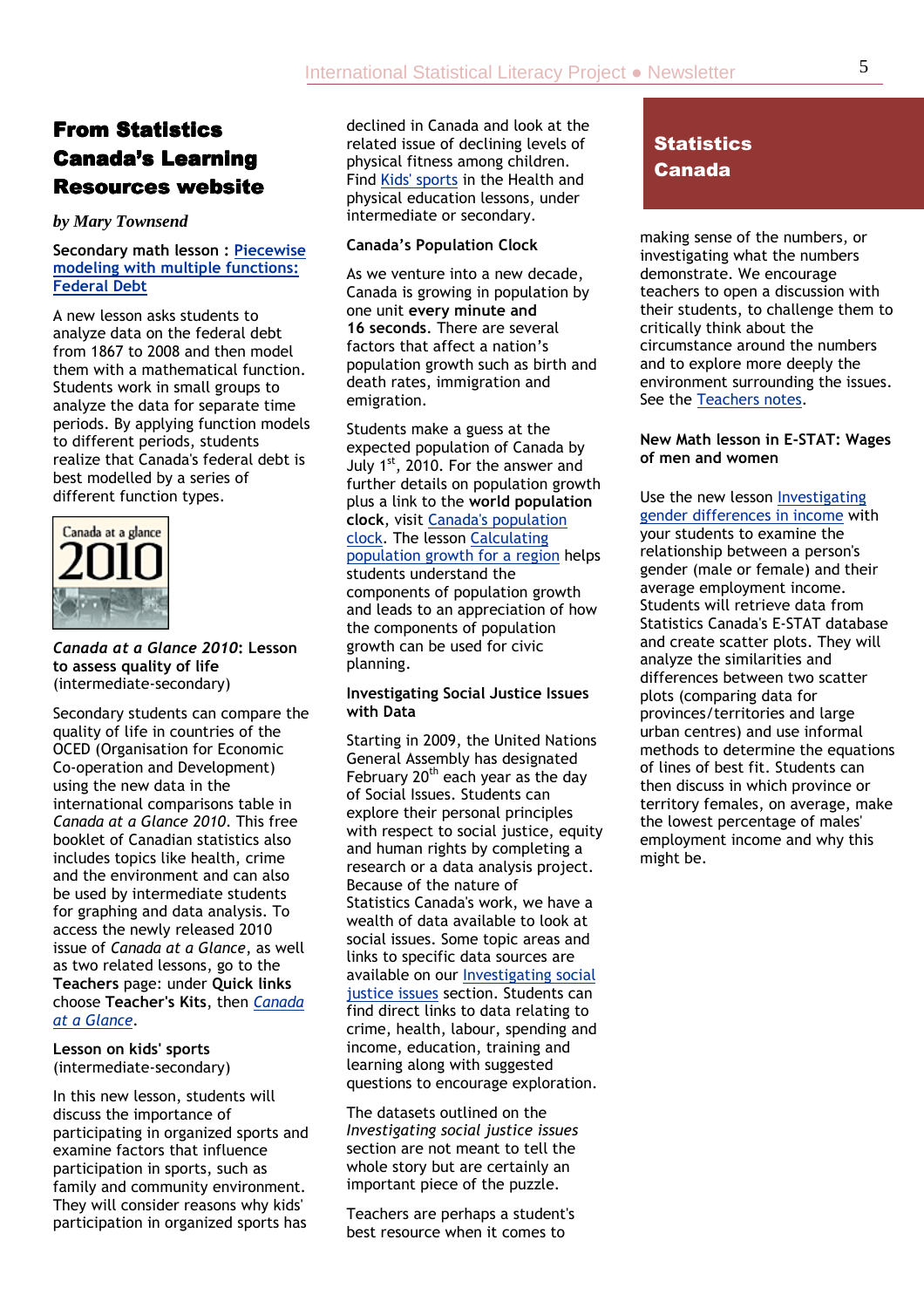# $[2011$  Census Teachers' Kit]  $[6]$

**Statistics** Canada

Canada's next Census will be held in May 2011. Educators play an important role in its success by ensuring that students understand what a census is and what they and their families need to do to complete the census form. Statistics Canada's 2011 Census Teacher's Kit is designed for grades K-12. Each kit contains eight cross curricular activities that are classroom-ready and have been tested to meet provincial curriculum standards. Subject areas covered include language arts, mathematics, science, social studies, geography, history, visual arts, and English as a second language (ESL), allowing students to understand how the information collected in a census can be used.

#### Census at School

Over 21,000 students have participated so far this school year in Canada.

Check out these new additions to the Canadian Census at School site for the for the 2009/2010 school year: 1. Last year's summary results:

Under "Data and results" see the Canadian summary results for 2008/2009. You can compare them to your own class results after having your students complete the questionnaire.

2. New video tutorials on Teachertube: an experienced teacher gives step-by step instructions on registering for the project and on preparing the class for the survey, using data with dynamic softwares. You will find the links to the videos on the Census at School Teachers page

The Applied Quantitative Methods Network (AQMeN) is a collaborative initiative funded jointly by the Economic and Social Research Council (ESRC) and the Scottish Funding Council (SFC) from July 2009 to June 2012. Our main aim is to build capacity in the use of intermediate and advanced level quantitative methods

Applied Quantitative Methods Network

QMeN

amongst the social science community in Scotland.

#### **Membership**

Membership is free and benefits include access to resources and consultancy services, notification of training and other events, and a wide range of networking opportunities. We currently have over 500 members including both academics and non-academics working in a wide variety of subject areas and organisations who have a shared interest in quantitative methods.

#### **Survey**

AQM*e*N have created an online survey to help understand the existing expertise and training needs in quantitative methods across Scotland. The results of this survey will allow us to focus our work on developing events and materials that meet the requirements of the Network. The survey is still live and we invite anyone interested to take part at www.tinyurl.com/AQMeN

#### **Collaborative Small Grants Scheme**

AQM*e*N have established this scheme to encourage and support members of the Network to work together on small-scale research, training, knowledge exchange or dissemination projects that involve the use of advanced quantitative methods in any area of social science. The scheme runs annually with a total of three awards of up to £3000 being made each year. The first call for applications is currently open and closes on 14th May. Future call dates will be announced on the website shortly.

www.aqmen.ac.uk/Small\_grants

#### **Statistical Consultancy**

AQM*e*N offers a free statistical consultancy service to PhD students and people working in Scotland. The service provides advice and assistance with those seeking help with study design including power and sample-size calculations, data analysis and modelling, interpreting and reporting results and advice on statistical software. www.aqmen.ac.uk/Consultancy

#### **Events**

AQM*e*N will shortly publish a programme of knowledge exchange and training events to include: Regression for Categorical Data, Longitudinal Analysis, Multilevel Modelling, Grouping Analysis Methods, Structural Equation Modelling, Geographically Weighted Regression and GIS, and Missing Data. Details of these events will be available at www.aqmen.ac.uk/events

#### **Events in May:**

**BBC broadcaster and journalist Michael Blastland presents 'The Public Perils of Statistics and How to Survive Them'.**   $11^{th}$  May 2010, 6:30pm Merchant's Hall, Edinburgh www.aqmen.ac.uk/events/MichaelBlastland

**Introduction to Advanced Quantitative Techniques**  13th May 2010, 9:15am Napier University, Edinburgh www.aqmen.ac.uk/events/PhD/May2010/met hods-taster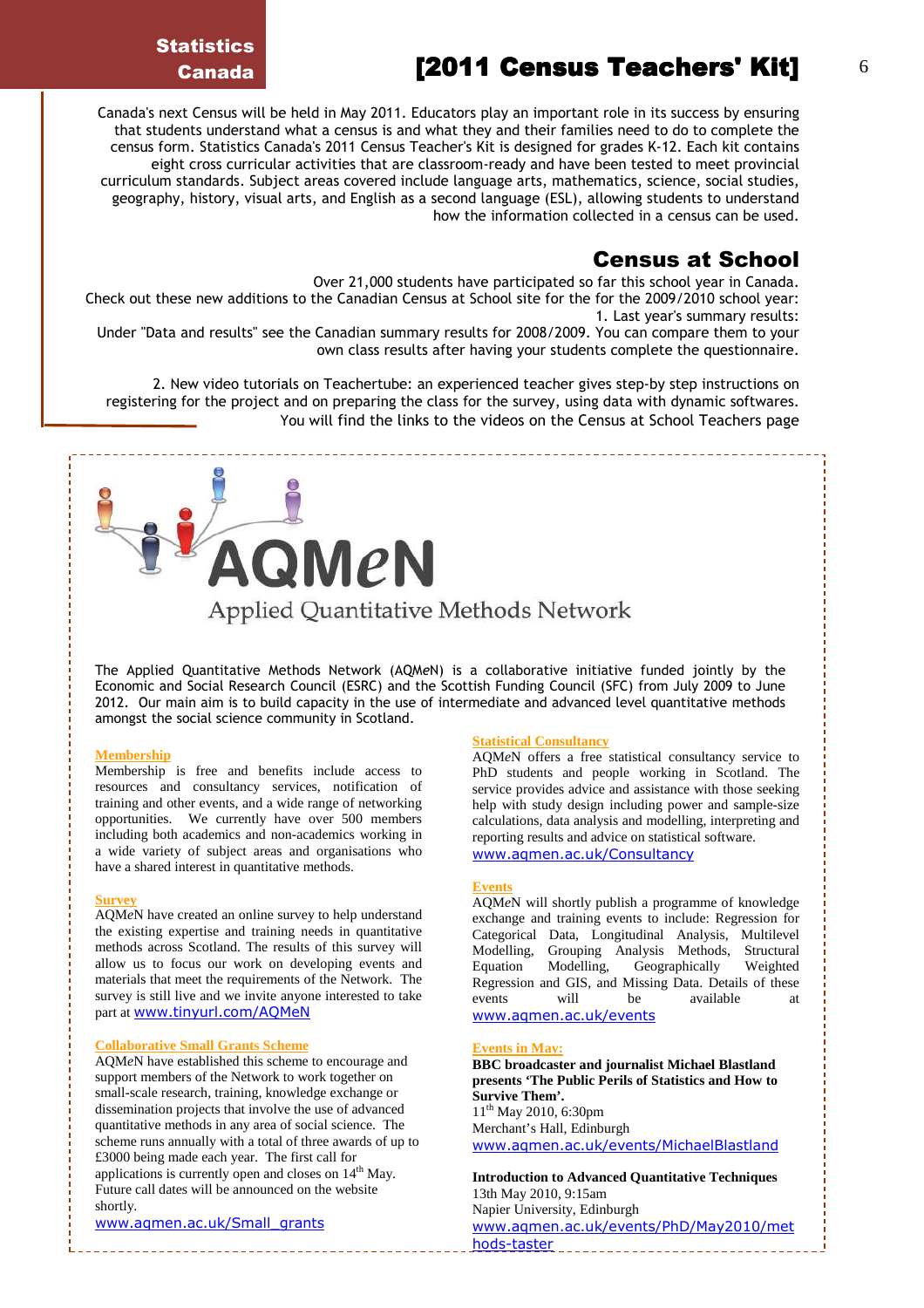

Making Sense of Statistics: a new Book from the collection www.senseaboutscience.org

Statistics are used to measure and make sense of the world. They are produced by the Government, political parties, the civil service, the Bank of England, opinion polls, campaign groups, social research, scientific papers, newspapers and more. But when confronted with stories such as "Crime rate rising again", "Polls put Tories up to 7% ahead" "Child heart surgery halted at hospital after four deaths" or "Swine flu 'could kill up to 120m'" how can we work but whether to believe them and what they really mean? Included in the series Sense About Science, this guide is not meant to be a lesson in statistics but a source of questions you can ask and pitfalls to avoid. Knowing something about statistics can help you test and debunk arguments and get closer to working out what the figures might be telling us. The book is organized by Nigel Hawkes and Leonor Sierra.

#### Making sense of statistics in TheTimes

GUEST POST BY NIGEL HAWKES **THE SEE TIMES** 

 (an excerpt from the Times, Edition 04/29/2010)

Statistics strike fear into many people. They're complex, contradictory, and too often used to pull the wool over our eyes. The General Election campaign has seen a battle of statistics, with the three parties choosing the ones that suit them best. The Government claims that crime is down; the Conservatives, that violent crime has increased. The Liberal Democrats want to give an amnesty to illegal immigrants who have been in the UK for more than ten years, but nobody really knows how many that is: the statistics are so poor that there is no right answer, just a range of informed guesses. (…) Making Sense of Statistics has been produced jointly by Sense about Science and the campaign group Straight Statistics, with the collaboration of the Royal Statistical Society. It was published on April 29 and joins a list of successful reports by Sense about Science on issues such as chemicals, GM crops, and screening.

by Margaret Macdougall

# **GetStats** http://www.getstats. org.uk

A society in which our lives and choices are enriched by an understanding of statistics Developing statistical understanding, know-how and skills are at the heart of a tenyear campaign to be launched by the Royal Statistical Society (RSS) on 20 October 2010, coinciding with the date of the first UNdesignated World Statistics Day. In the countdown to the launch, the GetStats website will preview the campaign and how the RSS is taking part in World Statistics Day.

A bold and ambitious campaign to change a culture: whilst we are all expected to have some understanding of information in quantitative form, many people lack the statistical skills needed to understand and interpret the data they encounter. This can mean that people cannot get the most out of life's opportunities and challenges.

Addressing this issue underpins the Society's campaign. It aims to lay the foundations of a statistically literate society in which nobody is disadvantaged by a lack of statistical competency – a society in which we can all read, interpret and critique data to a level which meets our needs as employees, citizens and as day-to-day consumers of data and statistics.

The campaign also aims to change the culture towards statistics. It will strongly support statistics teaching and learning which is value-driven, building an understanding of what statistics is for and what it can do in other subjects' contexts – in school, colleges, and lifelong learning.

The campaign is taking a networked approach. The Society will be aligning its programmes and activities, and forming alliances, with a range of existing and new partners. Working in this way we will reach far wider audiences from school children, employers, the media, parliament and users of statistics in the workplace to citizen users.

International Experience of Statistical Literacy: our campaign will be strengthened by

others' learning from experience, with an on-going exchange of ideas, lessons learnt and useful resources from other countries. Please share your thoughts around 'good practice' in the development of statistical literacy and tell us about recently developed resources which help to build statistical literacy. Our contact details<br>are shared in the final  $are$  shared in the paragraph below.

World Statistics Day (http://unstats.un.org/unsd/w sd/Default.aspx): this first UNdesignated World Statistics day is an exciting prospect. It is a chance to celebrate not only official data, but also the wider role of statistics and the work of statisticians. On the day itself the RSS will host a talk in London by Professor Chris Wild, University of Auckland, on 'Statistical Inference', and the RSS Centre for Statistical Education's international CensusAtSchool workshop will take place the following day. We are also mobilising our network of members to run local activities.

Among our online activities will be a showcase of stories that highlight the beneficial contributions statisticians make in finding solutions and ways<br>forward in relation to in relation to important global issues. If you have a project focused on UN priorities such as poverty, human rights, child mortality, diseases and epidemics, which you would like us to profile online please tell us (in 400 words or less) about the activity and its impact.

Supporting the GetStats campaign: we hope colleagues and contacts within the wider ISLP network will support our campaign. You can register your interest in the campaign, and tell us how you would like to get involved, on the GetStats website. The RSS Conference (13-17 September 2010, Brighton) has a statistical literacy campaign. We hope you will attend. You can otherwise follow developments on the conference webpages http://www.rss.org.uk/rss2010 and blog. For further information, please contact: Debra Hurcomb at the RSS, 12 Errol St, London, EC1Y 8LX, Email: d.hurcomb@rss.org.uk .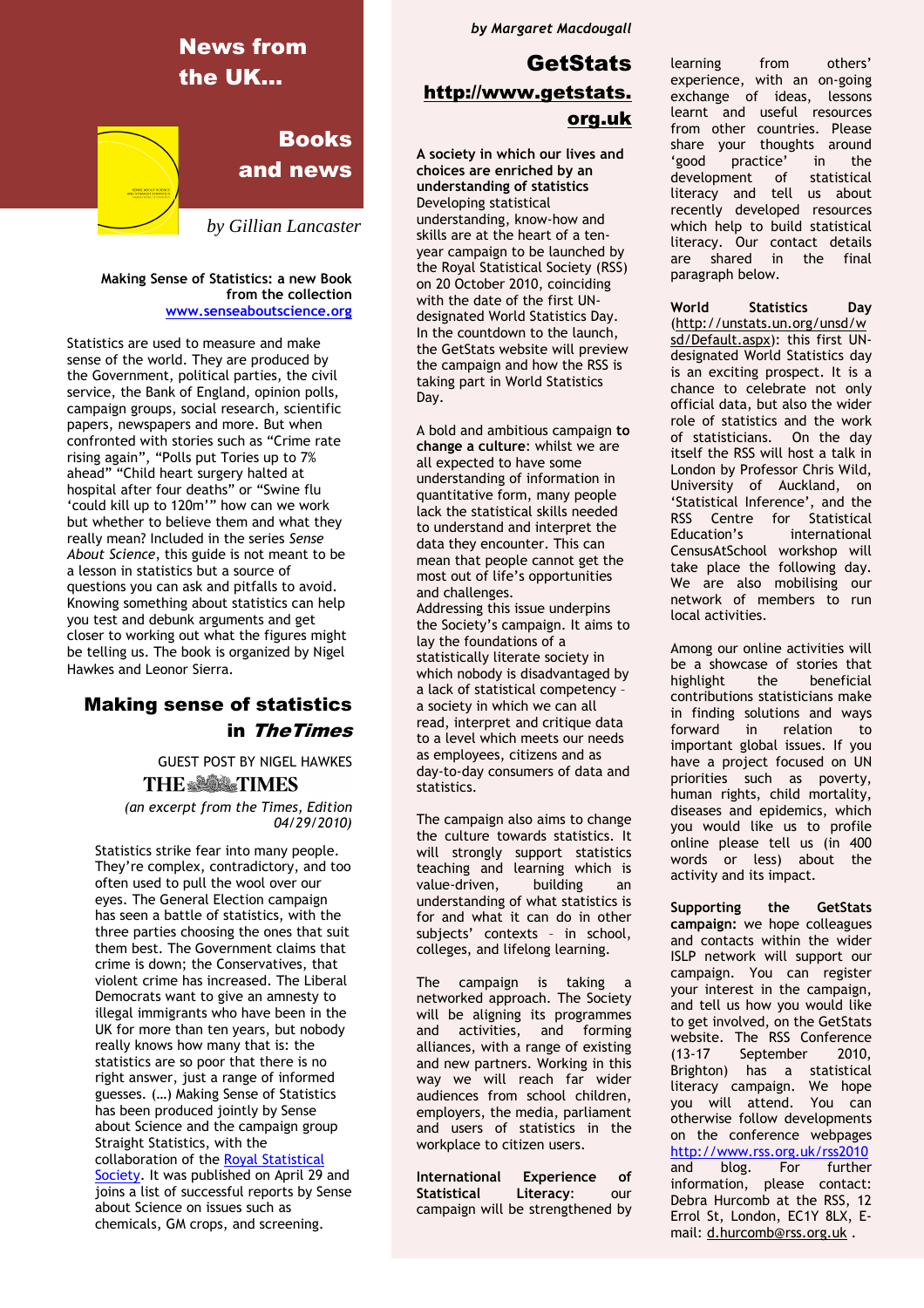# [Information for the next incoming activities related to statistical literacy in Spain]

#### By Ana Serradó (Spain)

The next incoming activities related statistical literacy in Spain are the following:

A. "Jornadas de la Enseñanza y Aprendizaje de la Estadística e Investigación Operativa". Meeting about Teaching and Learning Statistics and Operative Investigation. From 3 to 5 of June in Melilla (Spain) Organized by GENAIO (Group of Teaching and Learning of

Statistics and Operative Investigation), section of SEIO (Statistical and Operative Investigation Society). WebPage: http://www.ugr.es/~alara/

B "XXXII Congreso Nacional de Estadística e Investigación Operativa" "XXXII National Congress of Statistics and Operative Investigation"

From 14th to 17th of Setember in La Coruña (Spain) Organized by SEIO (Statistical and Operative Investigation Society).

WebPage: http://www.seio2010.es/

C. "Convocatoria del V Concurso de Proyectos Educativos en EOI para Profesores de Enseñanza Secundaria". "Official announcement of the V competition in Educative Proyects en EOI for Secondary School Teachers".

(15 of July)

Organized by SEIO (Statistical and Operative Investigation Society)

WebPage: http://www.seio.es/Noticias/Convocatoria-del-V-Concurso-de-Proyectos-Educativos-en-EIO-para-Profesores-de-Ensenanza-Secundaria.html

D. "XIV Simposio de la SEIEM" "XIV Meeting of SEIEM" From 8 to 10 of September in Lleida (Spain) Organized by SEIEM (Society of educators and investigators on Mathematical Education) With participation of the "Group of Didatics of Statistics, Probability and Combinatory" that has its own meeting time on September, 9 and 10. WebPage: http://www.seiemlleida.org/





# …from Portugal

#### By Maria Manuel Nascimento

#### Math's new Program

Last year we have initiated the experience of teaching a new Mathematics Program in the Basic School Levels (from 6 till 17 years old). Since 2009/2010, around 420 Portuguese schools decided to adopt this program which strengthens the importance and articulation of/with Data Analysis from the Elementary school (6 years old) till the Secondary levels (17 years old). The topic of Data Analysis is not taught in some situations and the teams accompanying the new program are aware of this in order to emphasize the topic using data in a context approach.

A new book is available for teachers in the site:

http://sitio.dgidc.min-

edu.pt/matematica/Documents/analise\_dad os.pdf

as well as others materials (program/classes guidelines, tasks, teachers guidelines) in the site of the Teachers of Mathematics Portuguese Association http://www.apm.pt/portal/index.php?id=13 4581

#### The ALEA website:

http://aleaestp.ine.pt/html/desafios/html/desafios.ht ml

continues to challenge students in two different levels (Level One until 14 years old and Level two from 15 years old till 17), and usually the challenges are based in news from newspapers.

#### **Seminars**

All over the country many teachers do small seminars on Data Analysis. Last 24th April, one of those was held in Bragança, a northeastern town in Portugal. Twelve teachers from the elementary school (6 to 10 years old) attended the seminar. See the photos of this event.

Seminar on Data Analysis held in Bragança (northeastern town of Portugal) in April, 24. Twelve teachers from the elementary school (6 to 10 years old) attended this seminar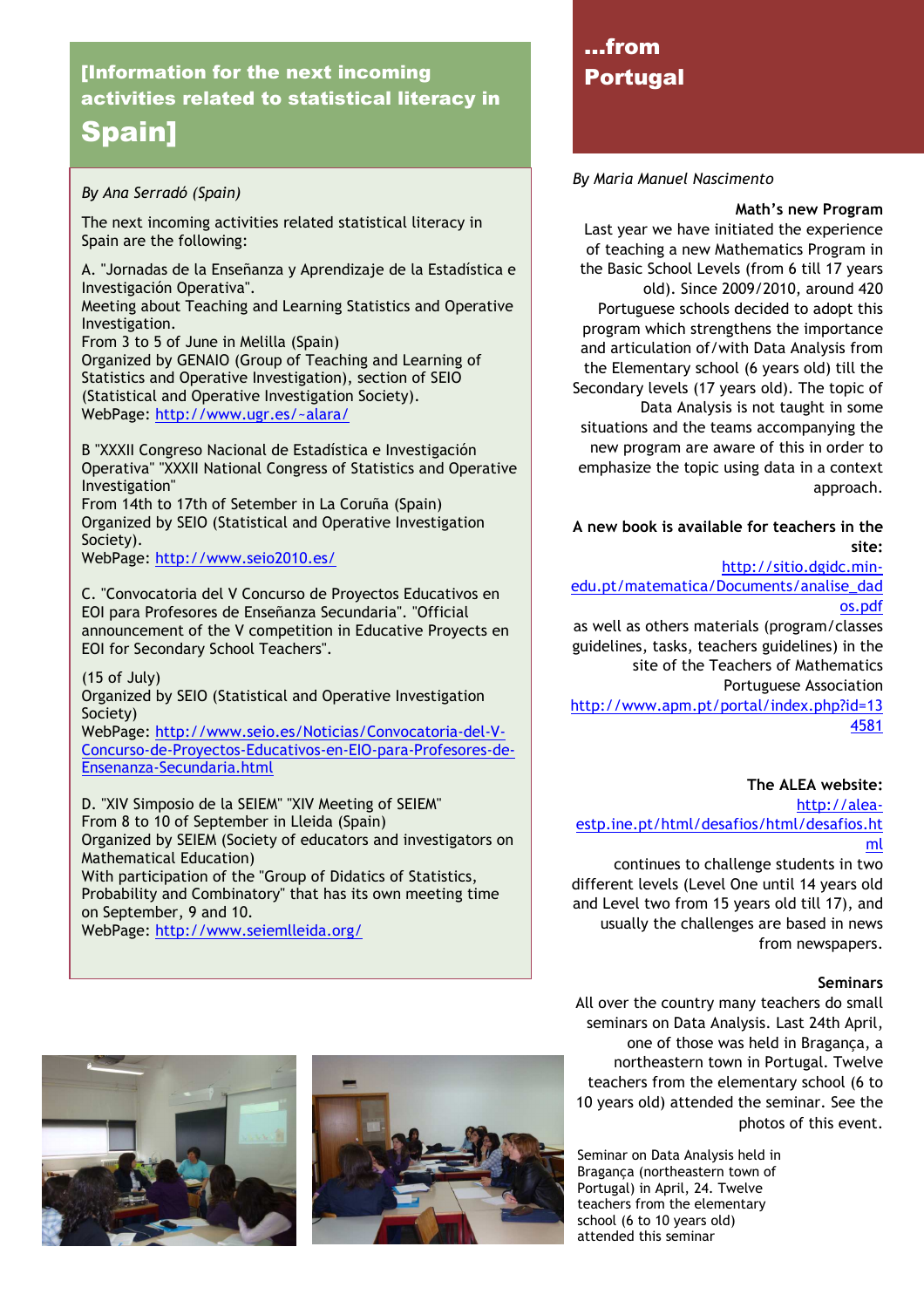#### *by Cyril Parirenyatwa*

The activities and events which follow, while not specifically directed on advancing statistical literacy, offer windows of opportunities for advancing statistical literacy in Zimbabwe. The National Statistical Office, Central Statistical Office (CSO), is being transformed into semiautonomous agency, the Zimbabwe National Statistics Agency (ZIMSTAT) and will be buttressed by the statistical legislation. Its operations and those in the whole National Statistical System (NSS) will be supported by the National Strategy for the Development of Statistics (NSDS).

The statistical legislation establishing the new agency has as one of its functions the coordination and supervision of the National Statistical Systems comprising users, producers and suppliers of statistics and trainers and researchers. To this end a number of Inter-Agency Committees on Education, Environment, Migration, Statistical Training and Zimbabwe National Statistics Database (ZIMDAT) have already been formed to spearhead the development of statistics and capacity in the various sectors. In addition the Department runs an In-Service Training Programme aimed at upgrading the skills of support staff within Government Ministries, Departments and Agencies. A Board Directors will be set up, which will among other duties, "promote and protect the credibility, integrity and impartiality of official statistics" as well as "formulate and monitor the implementation of policies for more effective coordination of the National Statistical System"

Already signals are being emitted from some of the Committees for a review of curricula to include modules on statistics. Incorporating basic modules in statistics curricula at various levels from pre-, primary, secondary school (- catch them young for statistical literacy) to colleges and universities. The courses may not necessarily be examinable in non-major courses. In Zimbabwe, primary and secondary schools are benefiting from the Presidential Program on Computerisation (by distributing computers to schools) and emodules could be included. This will not only help to produce good data but lays a firm foundation for the effective running of institutions in the various spheres of the economy employing evidence-based decision making. Plans are underway to include a chapter on statistics as a cross– cutting sector to be targeted for development with strategies, monitoring and evaluation indicators and budget in the Medium-Term Plan (MTP) for 2010 to 2015.

A road map to prepare the National Strategy for the Development of Statistics for Zimbabwe has been formulated and will be launched at a high profile workshop to senior policy and decision makers in Government, private sector civil and society organizations, regional and sub-regional bodies and the development partners in May 2010. The design process will facilitate the advocacy for statistics, mainstream key stakeholders and will follow a bottom-up approach with Sector Plans for Statistics used as building blocks for the overall NSDS. A monthly NSDS Bulletin will be produced to inform

# Windows of opportunities for advancing statistical literacy in Zimbabwe

stakeholders about the design process, ongoing and planned activities.

The Zimbabwe Statistical Association (ZIMSA) was formed in 2009 with four Sub-Committees on Mathematical Statistics and Computing; Statistics Education and Careers; Business, Economic, Environmental and Industrial Statistics; and Population, Survey, Health and Biometrics Statistics. The overarching objective of the Association is to foster the study and knowledge of statistical theory and its application in support of development policies and programmes aimed at improving the quality of life of all Zimbabweans. Other objectives are to promote an interaction among components of the NSS, and to advocate for statistics and to show its relevance and importance to policy and decision making

Obviously more still needs to be done to reach the decision makers and politicians and the general public and training is emerging to be one of the vital cogs in the mainstreaming of statistics. With sustainable statistics development as a guiding principle, the challenge is how the mainstreaming can be done to achieve short-, medium- and long-term results. The ministries of education; training / educational institutions, national statistics agency, sectors and other relevant stakeholders need to forge strong partnerships for 'statistics extension' to succeed!

#### [Do you Know?]

The February 25 special report that appeared in the Economist Magazine entitled Data, Data, Everywhere was very informative. 'The business of information management, helping organizations make sense of their proliferating data is growing by leaps and bounds. Data are widely available. What is scarce is the ability to extract wisdom from them. 'In this 13 page special report in the economist magazine, there was mention of a new profession that has emerged- the data scientist- who combines the skills of a software programmer, statistician and storyteller to extract nuggets of gold hidden under mountains of data.